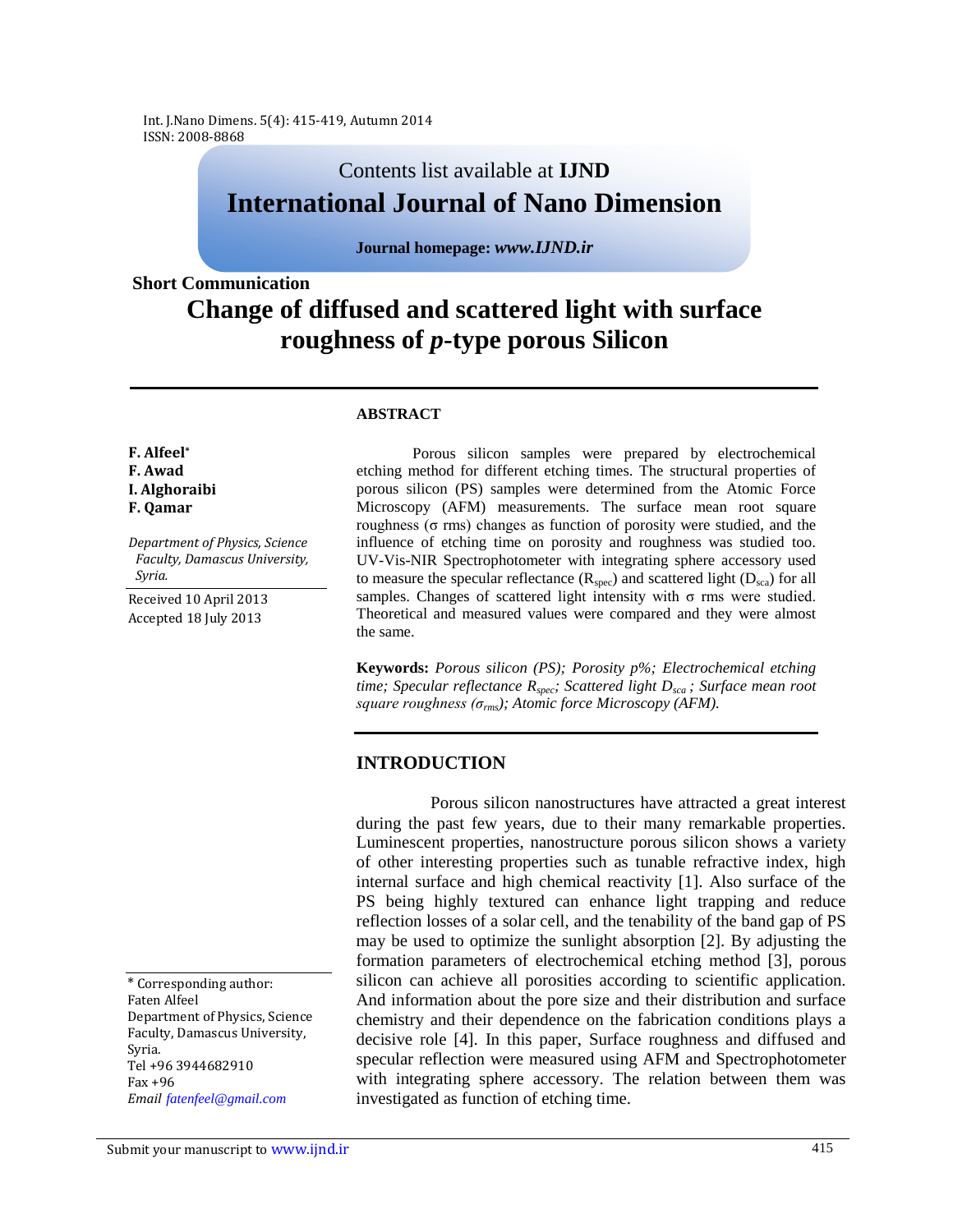#### **EXPERIMENTAL**

Porous silicon samples were prepared by electrochemical etching method [3-12], of p-type cubic silicon wafers (c-Si), (100) orientation with resistivity of 0.01-40  $\Omega$ ·cm, electrochemical dissolution of Si wafers is used: HF-ethanol (measured by volume) aquas concentration 20%. The current density was Constant during sample etching  $(20mA/cm^2)$ . Etching time changes for each sample (Table1). The Fabricating process was done by etching Teflon cell. After anodization, PS samples are carefully removed from the bath and cleaned in deionized water. Then the samples to be imaged by atomic force microscopy (AFM) "nano scan easy surf 2" .The AFM measurements were performed in contact mode. Then scattered and specular reflectance was investigated by UV-Vis-NIR "carry 5000" spectrophotometer. See Table1 Fabricating process parameters.

### **RESULTS AND DISCUSSION**

#### *Structural Properties*

In (Figure 1) few examples of AFM measurement are presented to show differences between samples according to preparation time. They show surface changes with etching time. The pores become more condensed with time because of porosity increasing. We calculate porosity as in our work in [3], and we use gravimetric measurements too [7, 8, 12]. The relationship between porosity and etching time is shown in (Figure 2). This graph shows how the porosity of samples increases with increasing etching time. AFM allows us to calculate Surface mean root square roughness (σrms). We found that it increases with porosity in liner manner Figure 3.



**Fig. 1.** 2D and 3D AFM image of porous silicon samples prepared with HF concentration 20%, and current density of 20 mA·cm<sup>-2</sup>, at different etching time (a)5min, (b) 15min, (c) 25min.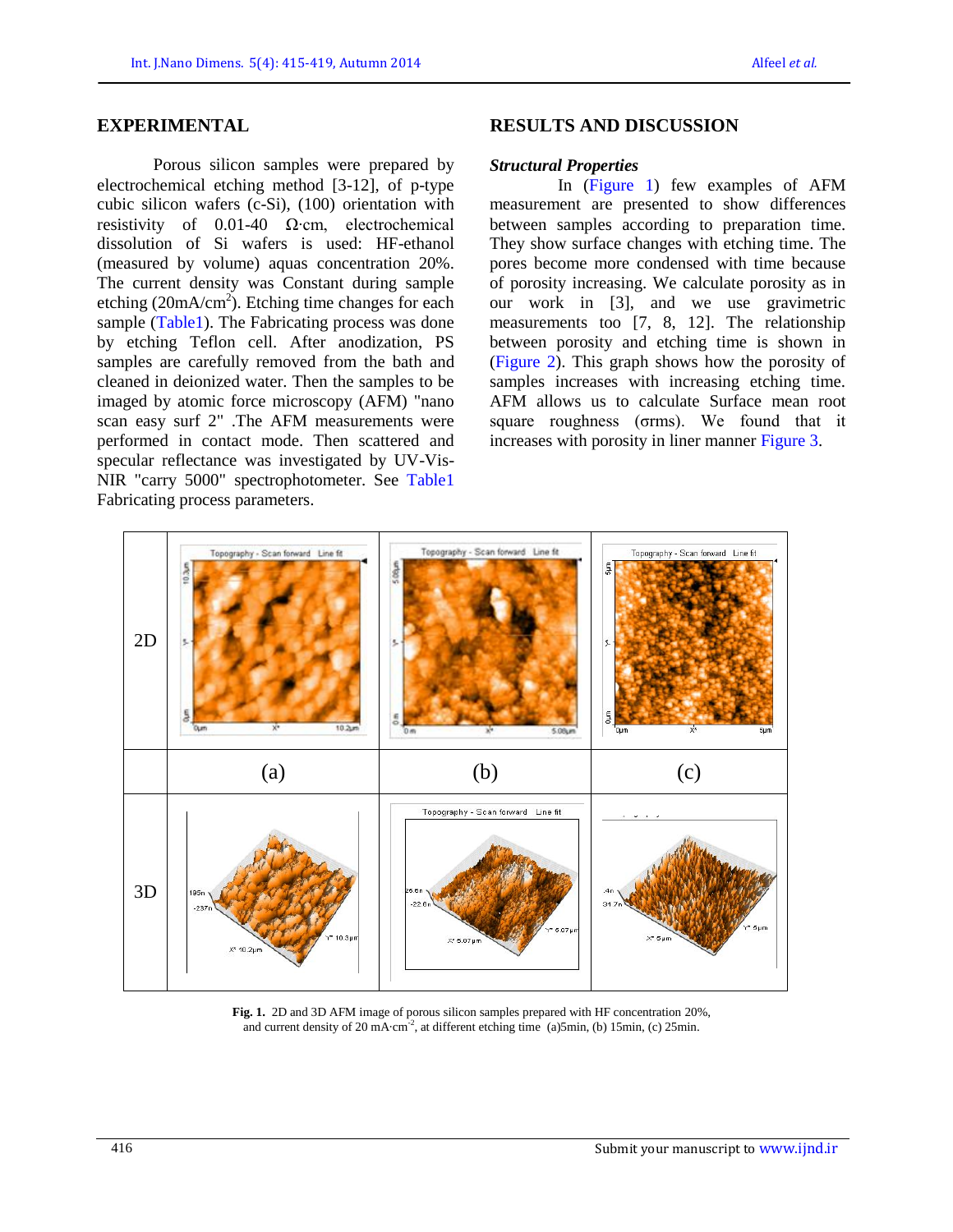| <b>Sample</b>    | <b>HF</b><br>concentration<br>$(\%)$ | <b>Current</b><br>density<br>(mA/cm <sup>2</sup> ) | <b>Anodization</b><br>Time (min) |
|------------------|--------------------------------------|----------------------------------------------------|----------------------------------|
| S <sub>01</sub>  | 20                                   | 20                                                 |                                  |
| S <sub>0</sub> 2 | 20                                   | 20                                                 | 10                               |
| S <sub>0</sub> 3 | 20                                   | 20                                                 | 15                               |
| S <sub>04</sub>  | 20                                   | 20                                                 | 20                               |
| S <sub>05</sub>  |                                      | ንበ                                                 | 25                               |



**Fig. 2.** changing of porosity% with etching time Type-p. porous silicon samples prepared with HF concentration 20%, current density  $20$ mA/cm<sup>2</sup>, with different etching time



**Fig. 3.** Root mean square roughness (σrms) measured using AFM as a function of porosity

#### *Optical Measurements*

The reflectance response is well accounted for in porous silicon using a homogeneous thin layer with a given thickness and a complex refractive index strongly depending on the wavelength [12-15]. There are three possibilities for the origin of the scattering in porous silicon thin film: air/PSi interface, the

Submit your manuscript to www.ijnd.ir  $417$ 

volume or the inner surface of the material and the PSi/bulk Si interfaces [7]. The specular reflection  $(R<sub>spec</sub>)$  and scattered light  $(D<sub>sea</sub>)$  of porous silicon are measured. Figure 4 gives example of the results for sample S01.

One can note the presence of interference fringes at wave length between 200- 400nm, and 600-700 nm for this sample and that refers to the relation between pore average diameter and wave length, one can expect that the average diameter is from the order of wave length and that was true when measuring pore average diameter by AFM. All three reflectance intensity increasing starting from 1000nm to 1100 nm then they become steady until 2500nm. Similar behavior was found for all samples but for different wave lengths. Scattered light changing with etching time, (Figure 5) because of porosity changing with time. Scattered light for each sample at wave length 808 nm(LASER wave length in our lab.) was studied.



**Fig. 4.** specular reflectance  $(R_{spec})$ , scattered light  $(D_{sca})$ , and total reflectance ( $R_{\text{tot}}= R_{\text{spec}}+ D_{\text{sca}}$ ) as function wavelength nm for sample S01 from UV-Vis-NIR spectrophotometer measurements



Fig.5 scattered light as function of etching time for p- type PS at wave length λ=808 nm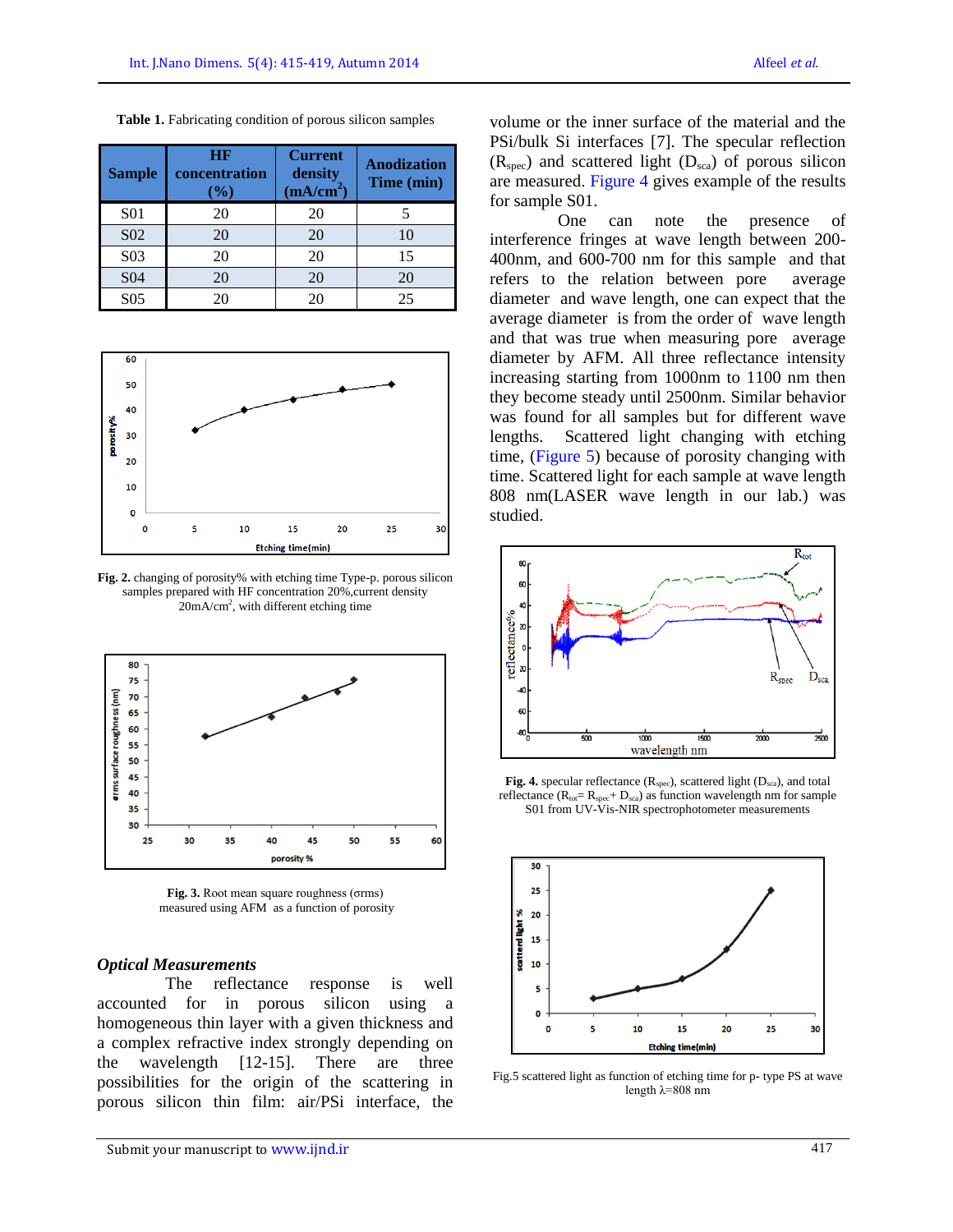The mean root square roughness has been measured with AFM, and it was found that the roughness increases with time Figure 6. The theoretical result calculated from Davies-Bennett relation [5, 13]:

$$
D_{sca} = R_{tot} \left\{ 1 - \exp[-(4\pi\sigma_{rms} / \lambda)^{2}] \right\}
$$
  
(1)

Where *Dsca* the scattered light intensity,  $R_{tot}$  is the total reflectance,  $\lambda$  is the light wave length in the vacuum. When comparing theoretical results calculated from Davies-Bennett relation with measured values by Spectrophotometer, we found that they are almost the same.



**Fig. 6.** Theoretical and experimental values of scattered light  $(D_{\text{sea}})$  as a function of rms roughness ( $\sigma$  rms)

## **CONCLUSION**S

Samples of porous silicon (PS) were prepared by electrochemical etching method, with HF concentration 20%, current density 20mA/cm<sup>2</sup>, with different etching times 5,10,15,20,25 min. porosity was calculated from gravimetric technique and from our method [2] using AFM. The scattering and the reflectance of porous silicon are measured using UV-Vis-NIR spectrophotometer with integrated sphere used to measure the specular (Rspec) and diffused (Rdiff) reflection and scattered light (Dsca) for all samples. AFM results were used to calculate Surface mean root square roughness (rms  $\sigma$ ), and to study its changing with

porosity which was liner behavior. rms  $\sigma$  changes with D the scattered light intensity in both , the theoretical result calculated from Davies-Bennett relation, and measured values, were almost the same.

## **REFERENCES**

- [1] Torres-Costa V., Martı´n-Palma R. J., (2010), Application of nanostructured porous silicon in the field of optics. *J. Mater. Sci*. 45: 2823–2838.
- [2] Yerokhova V. Y., Hezelb R., Lipinskic M.., Ciachc R., Nagelb H., Mylyanycha A., Panekc P., (2002), Cost-effective methods of texturing for silicon solar cells. *Solar Energy Mater. & Solar Cells.* 72: 291–298.
- [3] Alfeel F., Awad F., Alghoraibi I., Qamar F., (2012), Using AFM to Determine Porosity in Porous Silicon. *J. Mater. Scien. Engineer. A & B.* 2: 579-583.
- [4] Jeyakumaran N., Natarajan B., Ramamurthy S., Vasu V., (2007), Structural and optical properties of n- type porous silicon– effect of etching time. *Inter. J. Nanosci. Nanotech.* .3: 47-51.
- [5] Jarimavičiūtė-Žvalionienė R., Grigaliūnas V., Tamulevičius S., Guobienė A., (2004), Fabrication of Porous Silicon Microstructures using Electrochemical Etching. *Mater. Sci. (MEDŽIAGOTYRA).* 9: 1392-1420.
- [6] Kwon H., Lee J., Kim M., Lee S., (2011), Investigation of Antireflective Porous Silicon Coating for Solar Cells. *Inter. Schol. Res. Network Nanotech.* 11: 1-6.
- [7] Canham L. Malvern D., (1997), Properties of Porous silicon. Published by NSPEC. London, United Kingdom.
- [8] Bisi O., Ossicini S., Pavesi L., (2000), Porous silicon: a quantum sponge structure for silicon based optoelectronics. *Surf. Sci. Rep.* 38: 1-126.